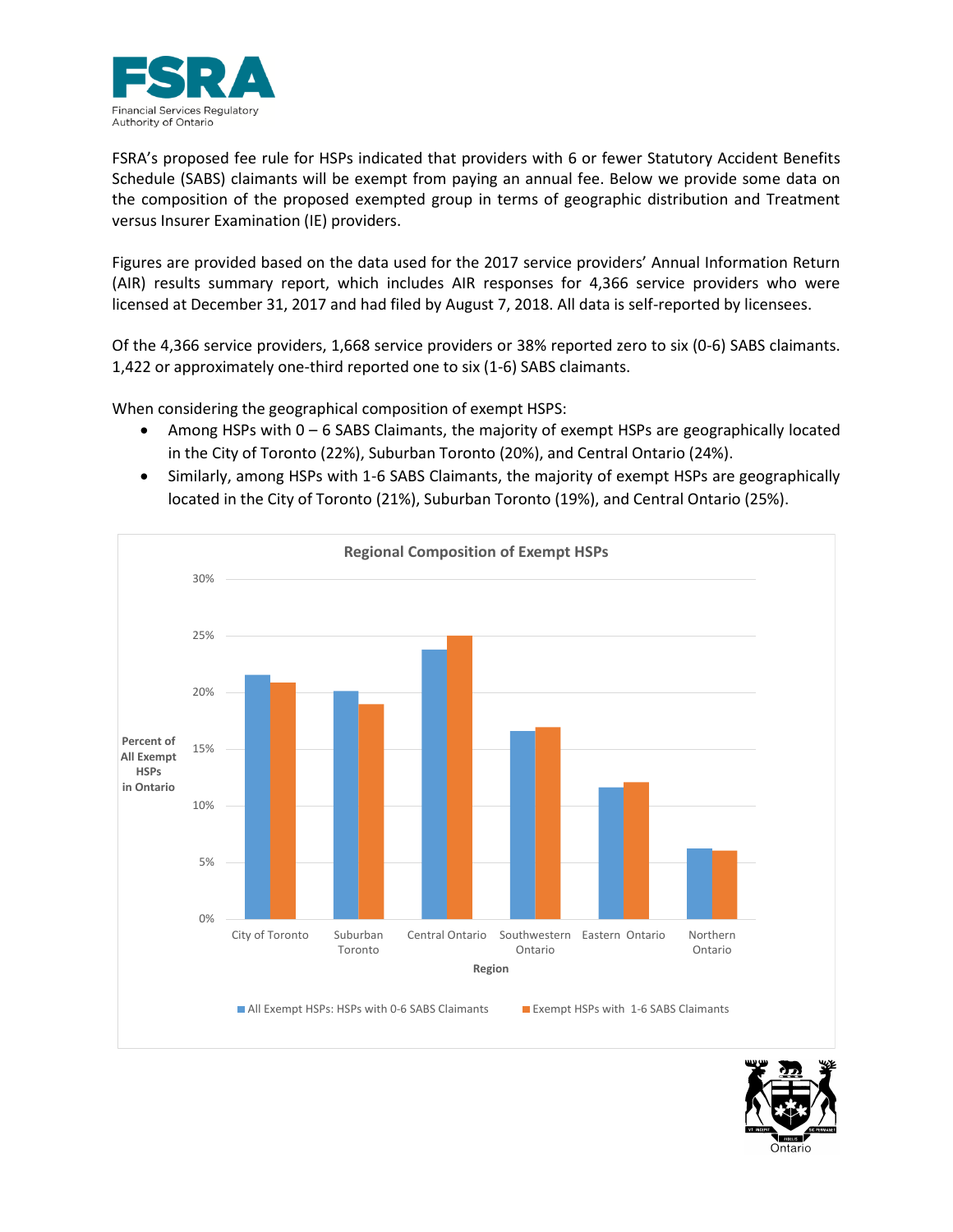

Within each region, the percentage of HSPs that are exempt varies:

- For those HSPs with 0 6 SABS Claimants, percentages of exempt HSPs range from a low of 36% (Suburban Toronto) to a high of 44% (Northern Ontario).
- For those HSPs with 1-6 SABS Claimants, percentages of exempt HSPs range from 29% (Suburban Toronto) to 37% (Central Ontario).